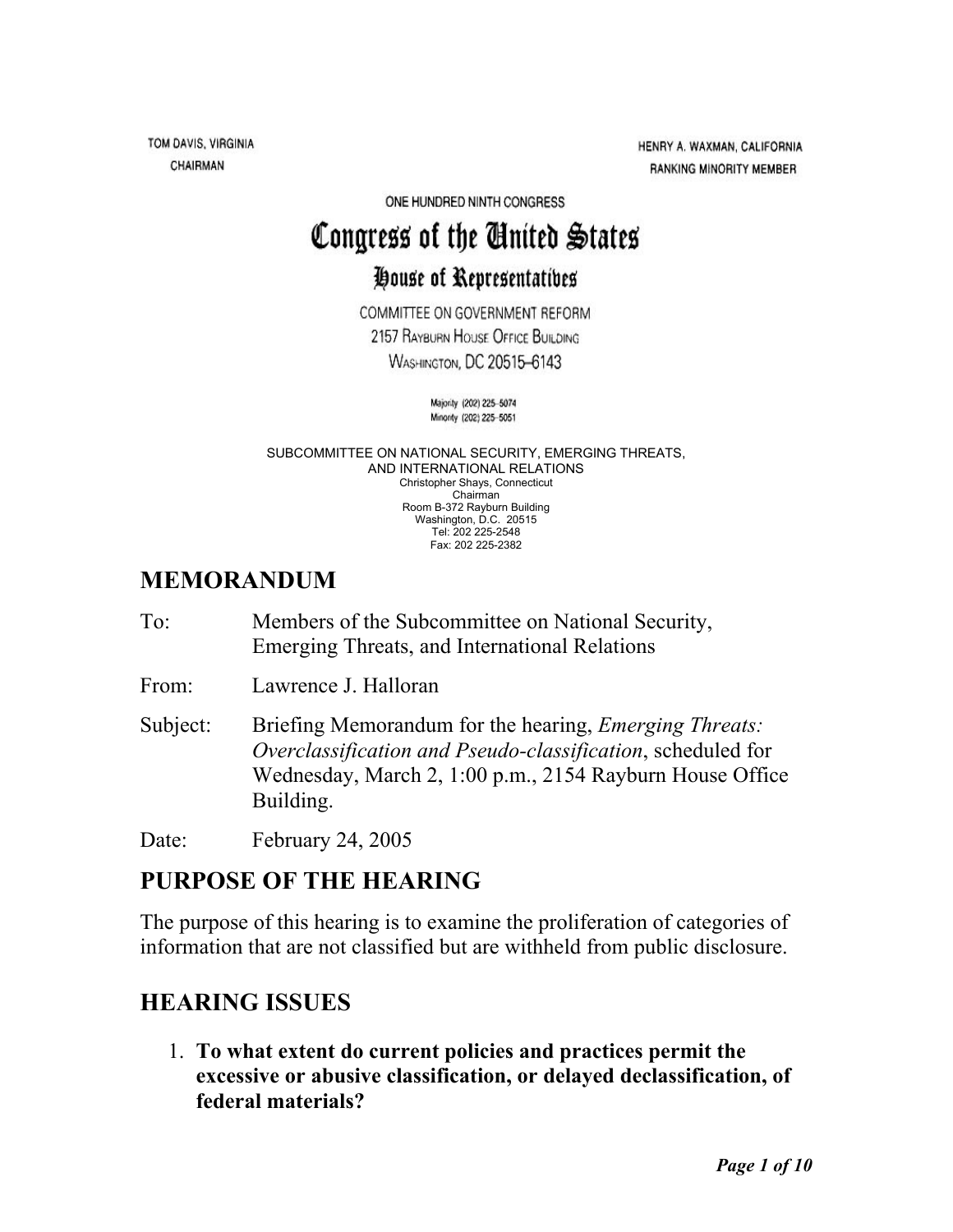2. **What is the impact of current classification policies and practices on efforts to enhance interagency and intergovernmental information sharing?** 

## **BACKGROUND**

The Final Report of the National Commission on Terrorist Attacks Upon the United States ("the 9/1l Commission Report") found that information security policies and practices impede the robust forms of information sharing required to meet the threat of terrorism. The Report states:

Current security requirements nurture overclassification and excessive compartmentation of information among agencies. Each agency's incentive structure opposes sharing, with risks (criminal, civil, and internal administrative sanctions) but few rewards for sharing information. No one has to pay the longterm costs of over-classifying information, though this costs― even in literal financial terms― are substantial. There are no punishments for *not* sharing information. Agencies uphold a "need-to-know" culture of information protection rather than promoting a "need-to-share" culture of integration.<sup>[1](#page-1-0)</sup>

The Commission endorsed creation of a decentralized, technologically advanced "trusted information network" to make threat information more widely accessible and to reverse Cold War paradigms and cultural biases against information sharing. The Commission noted such a network had been described in a task force report commissioned by the Markle Foundation **(Web Resources 1)**, but the concept "has not yet been converted into action."<sup>[2](#page-1-1)</sup>

 $\overline{a}$ 

<span id="page-1-0"></span><sup>&</sup>lt;sup>1</sup> The 9/11 Commission Report, *Final Report of the National Commission on Terrorist Attacks Upon the Unites States*, p. 417.

<span id="page-1-1"></span> $^{2}$  Ibid., p.418.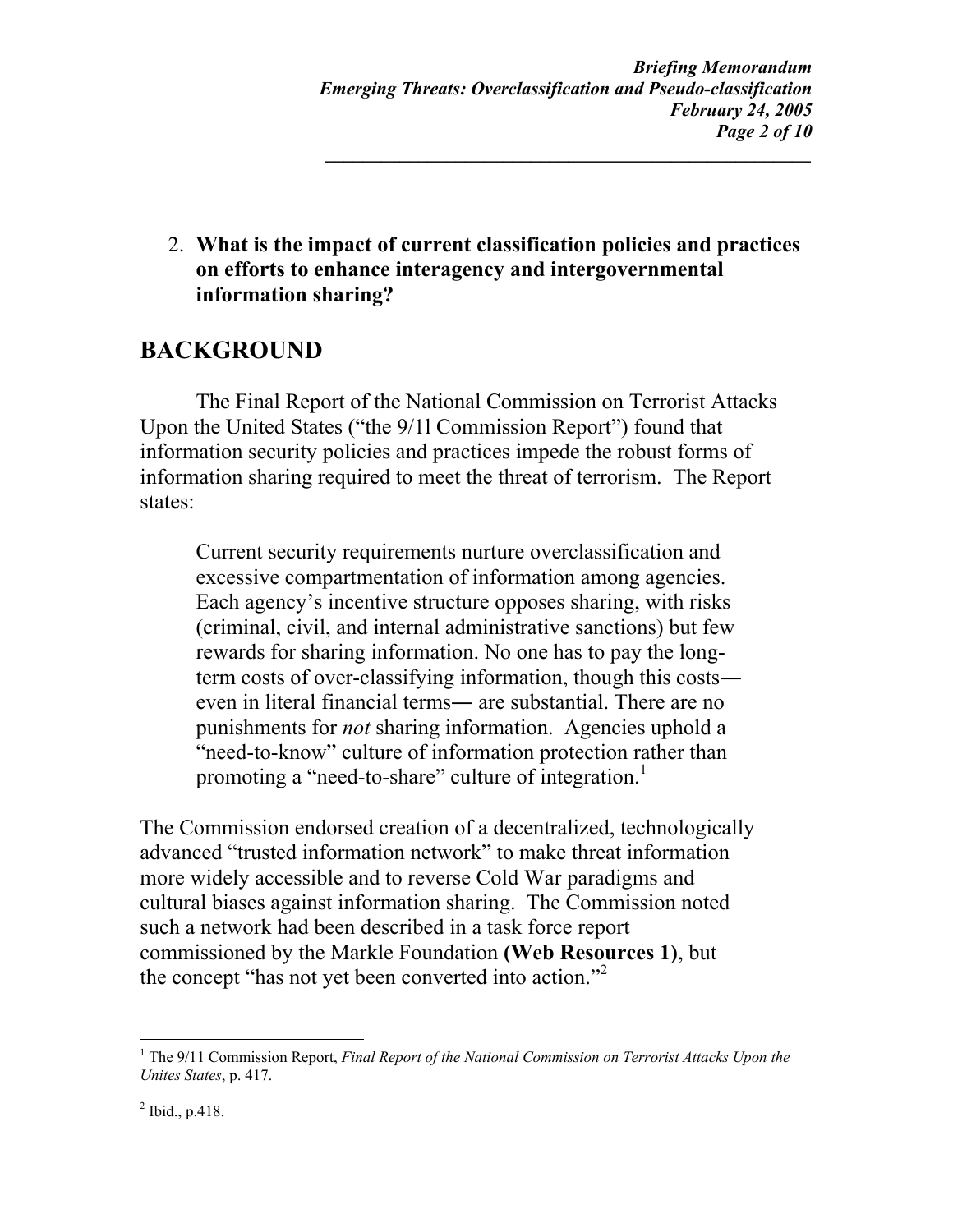Since 1940, classification of official secrets has been governed by policies and procedures flowing from executive orders of the President. Current security requirements are mandated by E.O. 12958 as amended by E.O. 13292. **(Attachment 1)** Successive executive directives reflect Cold War counterespionage concerns as well as persistent tension between the need for secrecy the public access to government information. By varying degrees, Presidents sought to protect national secrets through broader or narrower delegation of classification authority, by expanding or contracting categories of classifiable information and by endorsing or opposing the use of automatic declassification deadlines.

The first post-Cold War policy on classification was issued by President Clinton in 1995. E.O. 12356 reset previous default settings, directing classifiers *not* to shield information of doubtful value and to classify information at the *lowest* rather than the highest possible level. With some exceptions, the order sets a ten year limit on classification markings and provides broadened opportunities for declassification of official materials. Reclassification is prohibited if the material has otherwise been properly put in the public domain. A new Interagency Security Classification Appeals Panel was established to make final decisions on certain classification challenges and declassification exemptions. **(Attachment 1, p5)** President Bush issued E.O. 13292, amending E.O. 12958, that reverts to a "when in doubt, classify" standard, expands classification authorities and categories and postponed automatic declassification of some records.

Security concerns after the September  $11<sup>th</sup>$  attacks prompted some departments and agencies to increase the type and volume of information shielded from public view by *Confidential*, *Secret* or *Top Secret* markings. But executive classification of significant portions of congressional investigative reports revived the debate over the objectivity of information security standards and the potential for excessive, abusive or politically motivated classification. Some have called for appointment of an independent panel to review and settle disputes over classification and declassification. **(Attachment 2, p. 2)**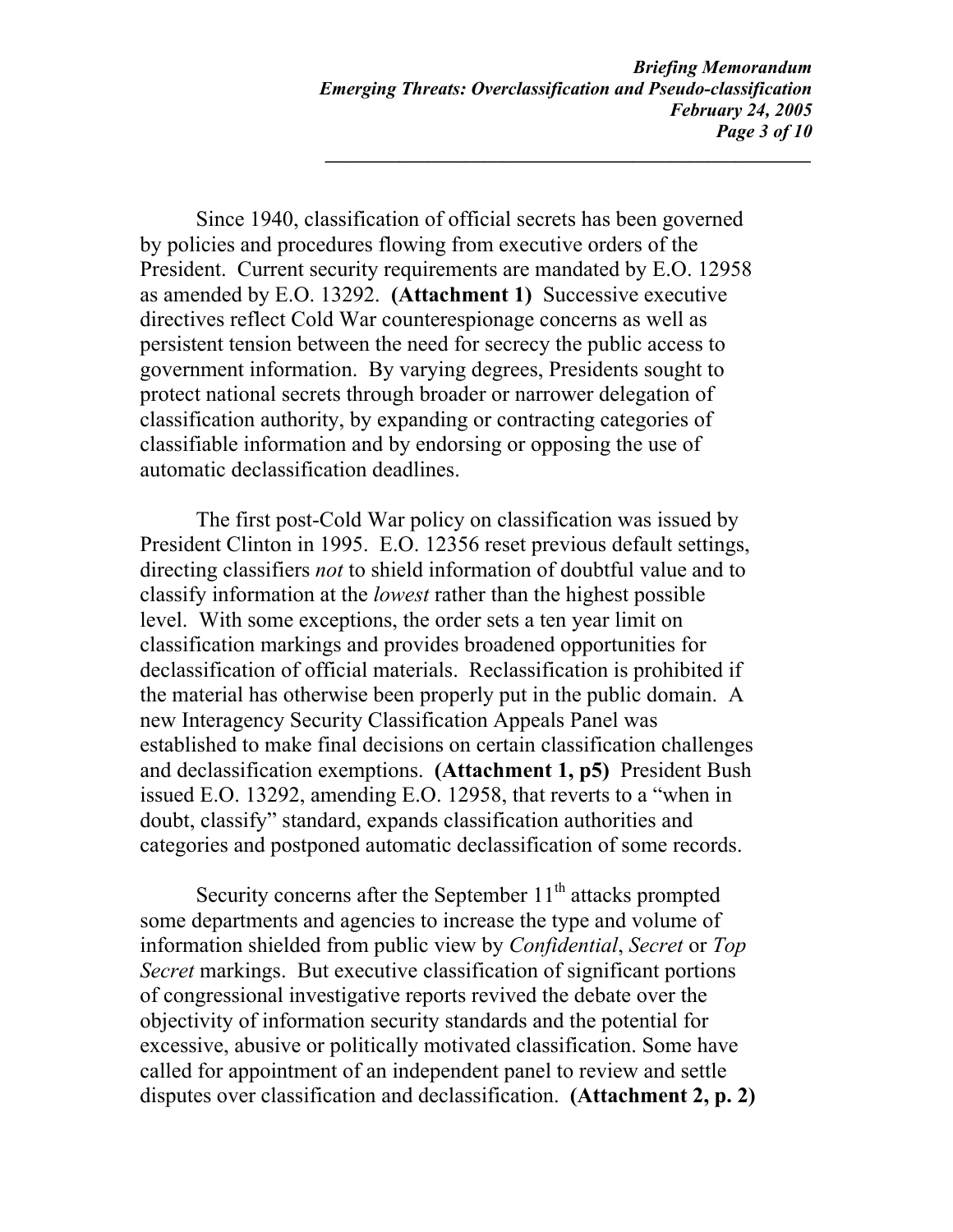The Information Security Oversight Office (ISOO) within the National Archives and Records Administration is responsible for executive branch oversight of security classification matters. The ISOO 2003 Report to the President noted that 3,978 separate offices or individuals made 238,030 classification decisions in FY03 affecting more than 14 million documents. Agencies reported an eight percent increase in original classifications over the previous year, with most of the increase attributable to the Departments of Defense and Justice. **(Web Resources 2)** 

The report acknowledged that, "many senior officials will candidly acknowledge that the government classifies too much information, although oftentimes the observation is made with respect to the activities of agencies other than their own. The potential use of excessive classification is supported, in part, by agency input indicating that overall classification activity is up over the past several years." The report goes on to note the inevitable tendency to protect more information in times of war but notes the easy propensity to "err on the side of caution" concedes more error than a balanced system should tolerate, concluding that, "Too much classification unnecessarily impedes effective information sharing."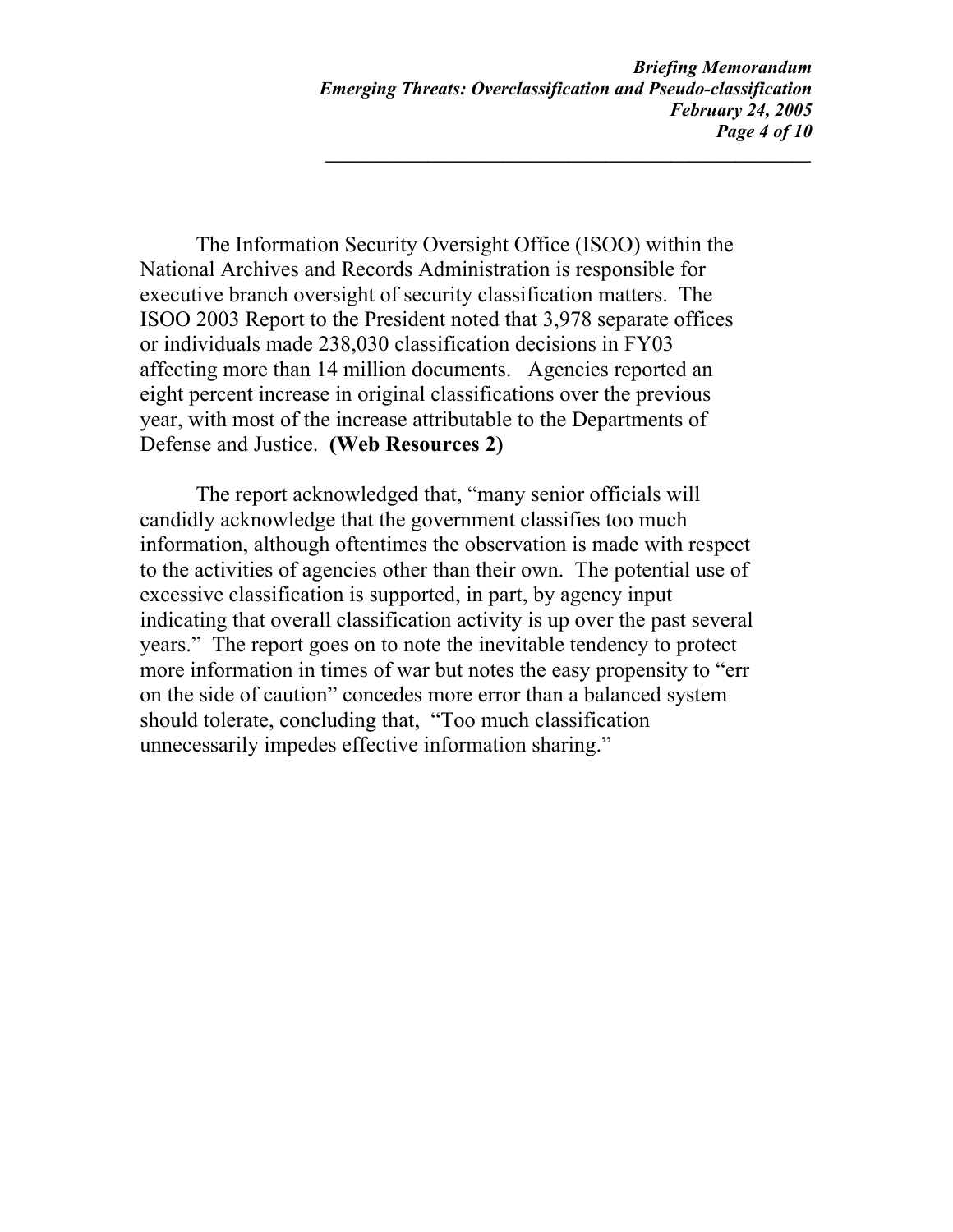## **DISCUSSION OF HEARING ISSUES**

**1. To what extent do current policies and practices permit the excessive or abusive classification, or delayed declassification, of federal materials?** 

Most concede it is impossible to quantify the extent of overclassification, noting it is difficult enough to determine how much information remains classified at any given time. The problem of assessing the true scope of what is classified or overclassified is compounded by the proliferation of information media. One classification decision may affect one page, one thousand pages, or one thousand computer discs each containing one thousand pages.

According to a 1997 report, "Given this uncertainty, it should not be surprising that there is little agreement on the extent of overclassification. For over a decade the ISOO has estimated that between one and ten percent of all classified documents are unnecessarily classified. In 1995, a White Paper prepared by the DoD Inspector General concluded that the classification process at the DoD is "fundamentally sound" and that "the present size of classified holdings is not the result of too much information being needlessly classified." In contrast, a 1985 preliminary study prepared by the staff of two House subcommittees proposed a classification system in which "roughly nine-tenths of what is now classified" would no longer qualify for classification. More recently, former NSC Executive Secretary Rodney B. McDaniel estimated that only ten percent of classification was for "legitimate protection of secrets." Given the uncertainty surrounding the breadth of classification, however, efforts to quantify with any precision the extent of unnecessary classification not only may be futile, but are unlikely to help in understanding its causes or possible remedies." **(Web Resources 3)** 

The report further noted that despite being required to mark documents to indicate which portions are classified and which are not, employees in some agencies continue to mark materials "Entire Text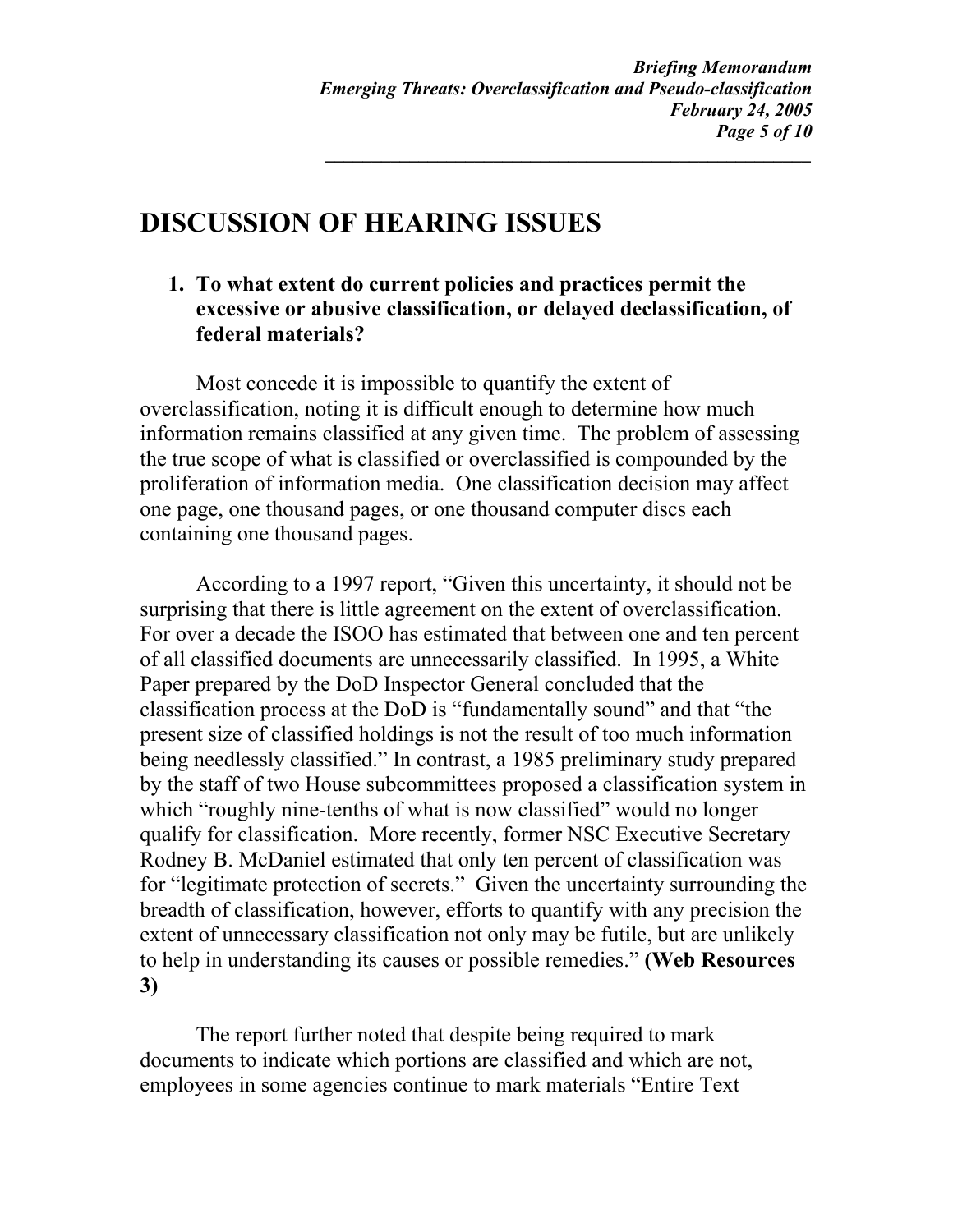Classified," increasing the difficulty of distinguishing which parts truly need protection and which might later be declassified.

The creation of classification safe harbors, or sacred cows, also contributes to the volume of information put into those categories and the set of documents that often remain beyond declassification review. Intelligence sources and methods, personnel levels and budgets have become classification icons into which very remotely related information can be secreted. The Cold War nuclear doctrine of "born classified, always classified" also encourages overclassification. **(Web Resources 4)**

Over-classification is viewed by some as an inevitable political and cultural bureaucratic response to an exclusive "need to know" security standard. Such an environment breeds what has been called "the cult of classification" whose members have every incentive to increase their own importance by increasing the volume of information only they can see. **(Attachment 3)** 

#### **2. What is the impact of current classification policies and practices on efforts to enhance interagency and intergovernmental information sharing?**

A far more horizontal world - characterized by transnational terrorism and the need to respond using multinational military coalitions – challenges Cold War paradigms and policies designed to protect official secrets in vertical organizational structures. The 9/11 Commission concluded that inability to integrate the intelligence in hand – both classified and unclassified – across agency lines contributed to the failure to detect or deter the attacks.

As an example, according to recently declassified 9/11 Commission staff reports, the Federal Aviation Administration (FAA) reviewed numerous intelligence reports that warned about al-Qaeda's interest in airline hijackings and suicide operations prior to the New York World Trade Center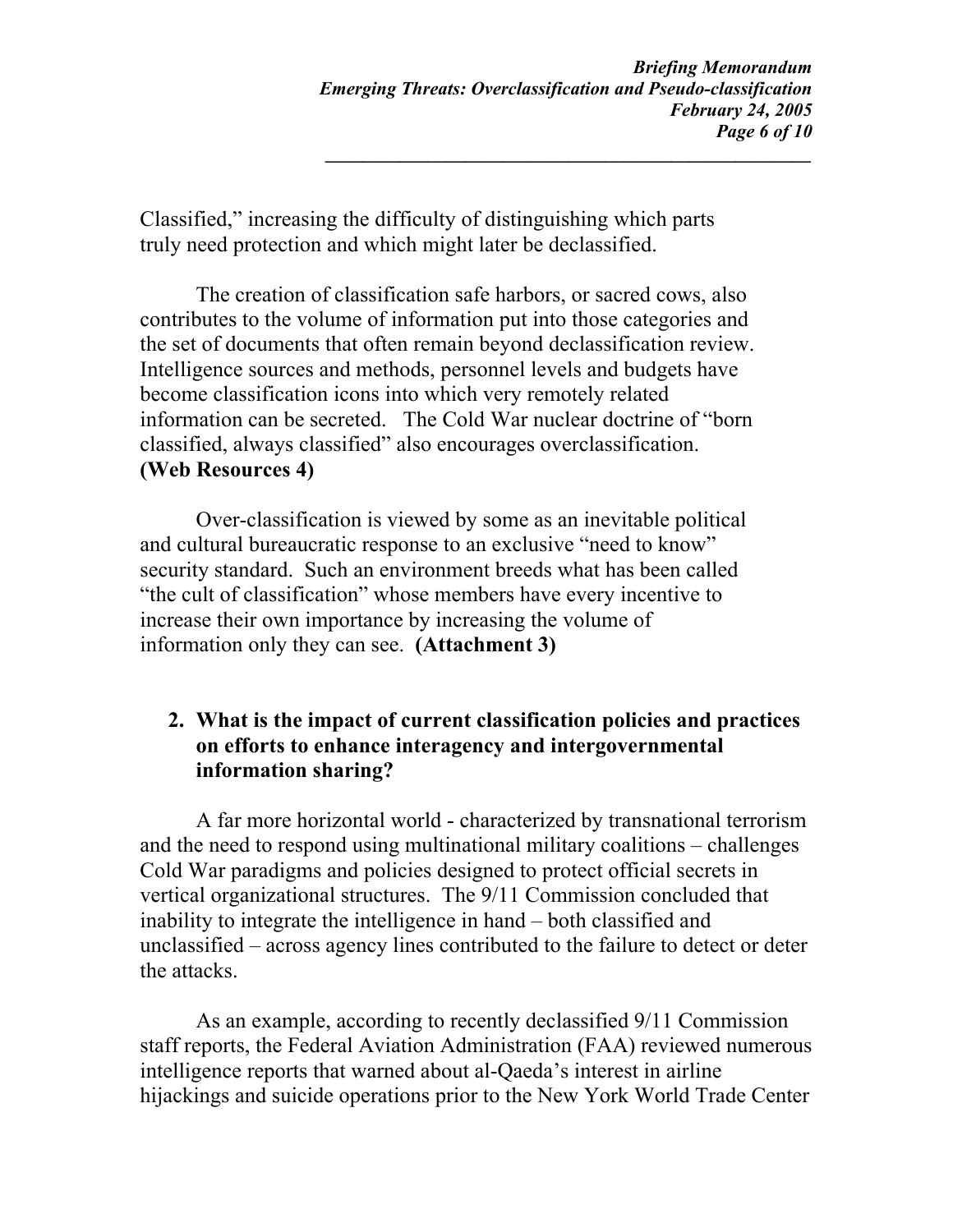and Pentagon attacks. Although the FAA warned airport security officials about the possibility of suicide hijackings, the warnings "did not stimulate significant increases in security procedures." **(Web Resources 5) (Attachment 4, p. 62)** Some are questioning whether the Administration abused the classification process to improperly withhold the 9/11 Commission findings from Congress and the public until now based on political rather then purely security considerations.

Homeland Security has become a national priority and as a result, there has been a proliferation of categories of information that are not classified but held from public disclosure. These categories include *Sensitive Homeland Security Information*, *Sensitive Security Information*, and *Critical Information* among others. These categories are not well understood and may be misused causing damage to homeland security, freedom of information and government transparency. The Congressional Research Service (CRS) witness will testify about the basis for such designations and the criteria the information must meet in order to be so designated.

Overclassification makes integration of federal agency watch lists and other data bases more complex and more expensive given the need to maintain separate systems and protocols for secure information.

Classified information is also more difficult to include in alerts to state and local officials since many do not have required clearances and cannot justify committing to costly responsive actions based only on scrubbed, generic information. In testimony before the Government Reform Committee on August 3, Comptroller General David Walker noted that the federal government did not generally consider the role of state and local officials in national security matters but that September  $11<sup>th</sup>$  and the continuing threat of terrorism create a compelling "need to share" intelligence information at that level. **(Web Resources 6)** 

In 1970, the Defense Science Board concluded that overclassification also undermines the credibility of government security decisions. **(Web Resource 4, Note 2)** Indiscriminate and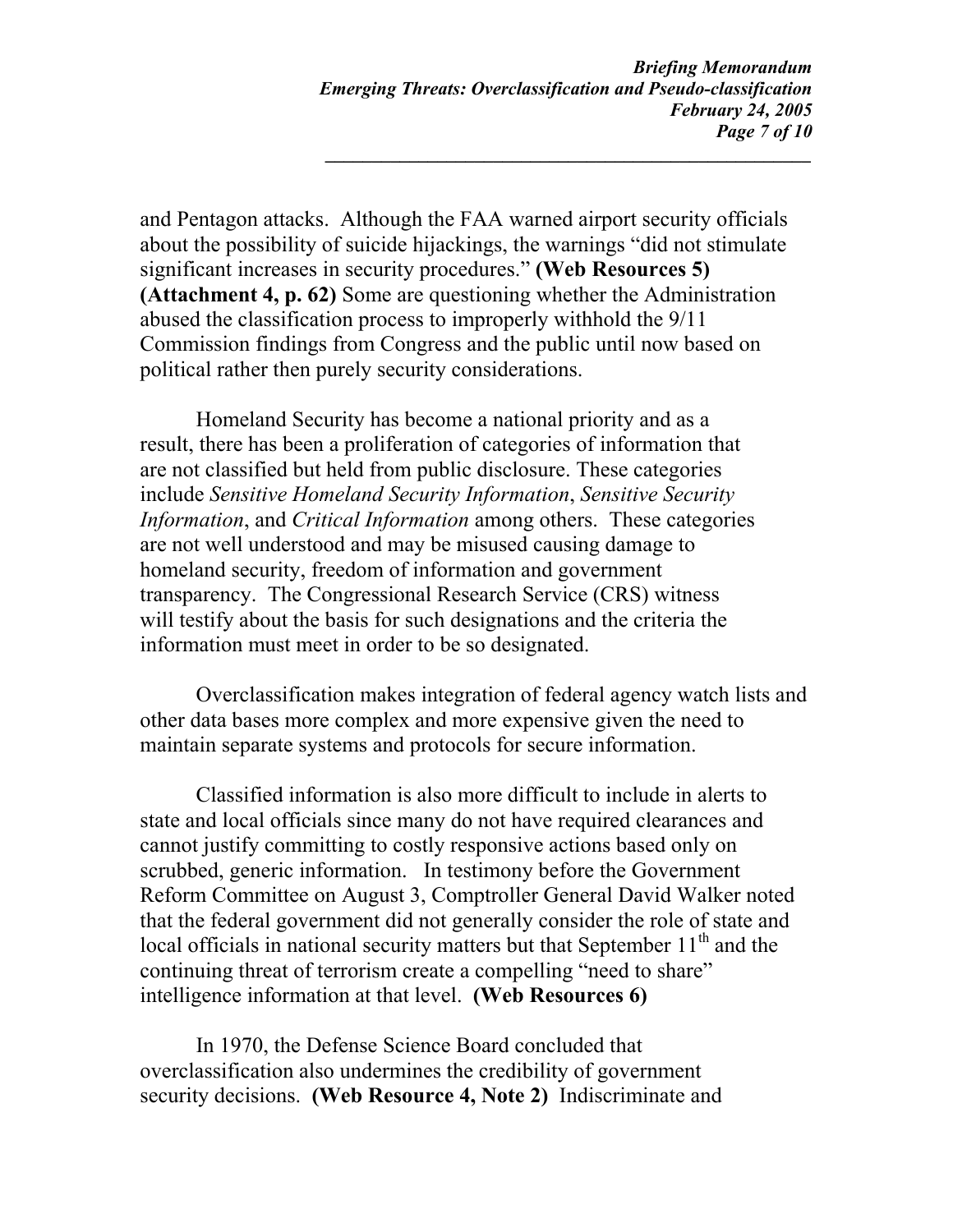excessive classification also tends to mask the volume and utility of information now available from open sources.

Overclassification ultimately incurs avoidable fiscal costs and compromises national security. Adversarial, versus automatic, declassifications procedures are cumbersome and time consuming. Safeguards for voluminous classified material require costly security measures. And government officials confronted with dizzyingly complex rules for numerous categories of classified information often cannot or do not distinguish truly significant security matters from routine material market secret out of an excess of caution or zeal. It is often observed in this regard "he who defends everything defends nothing."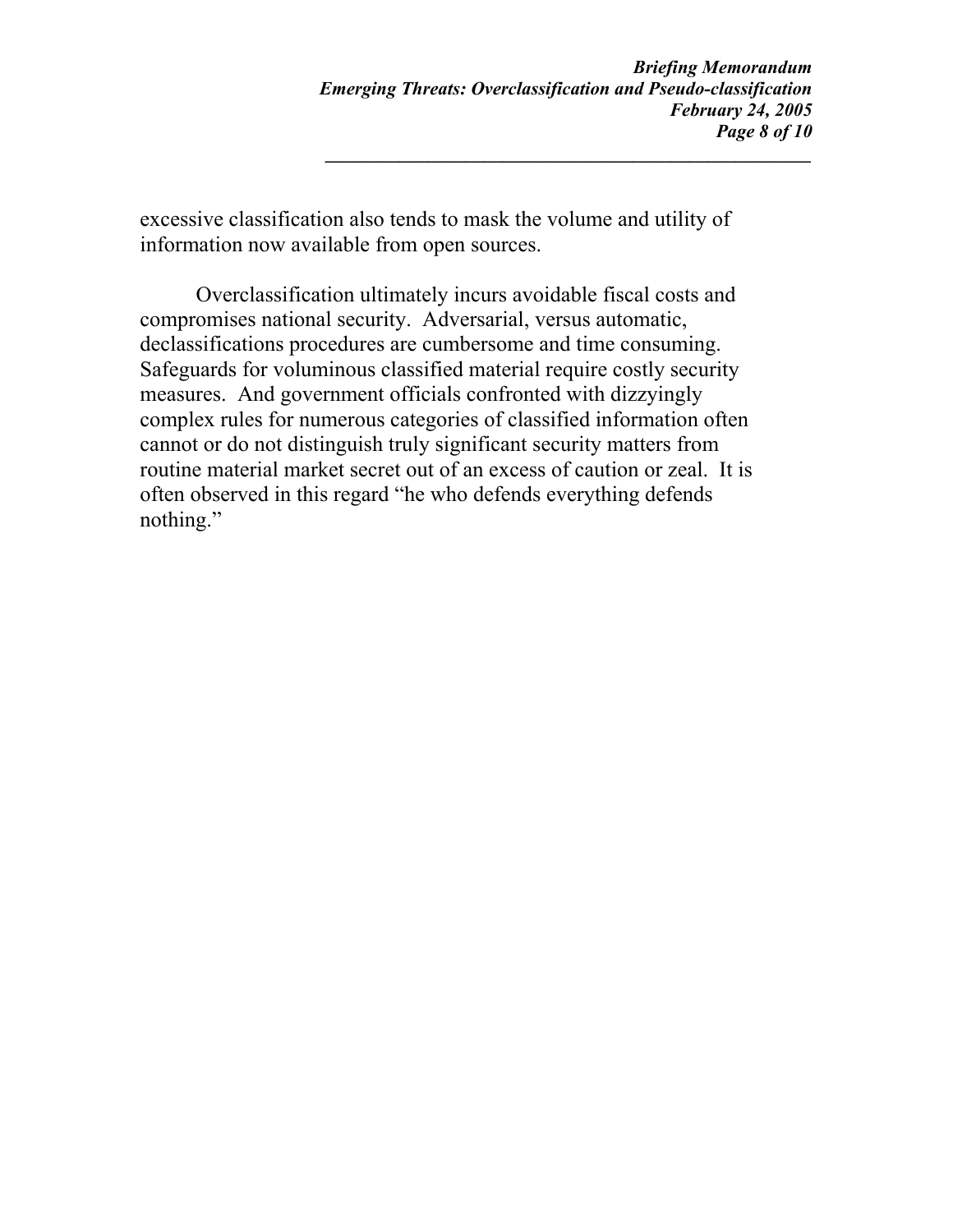## **ATTACHMENTS**

- 1. CRS Report, *Security Classification Policy and Procedures: E.O. 12958, as Amended*, 97-771, January 7, 2005.
- 2. CRS Report, *Secrecy Versus Openness: Arrangements for Balancing Competing Needs,* RS21895, August 4, 2004.
- 3. "I Could Tell You, But I'd Have to Kill You: The Cult of Classification in Intelligence," STRATFOR Analysis, September 18, 2000.
- *4.* 9/11 Commission staff report, August 26, 2004, *Part2. Civil Aviation Security and the 9/11 Attacks*

## **WEB RESOURCES**

- 1. [http://www.markle.org/downloadable\\_assets/nstf\\_report2\\_full\\_report.](http://www.markle.org/downloadable_assets/nstf_report2_full_report.pdf) [pdf](http://www.markle.org/downloadable_assets/nstf_report2_full_report.pdf)
- 2. [http://www.archives.gov/isoo/reports/2003\\_annual\\_report.html](http://www.archives.gov/isoo/reports/2003_annual_report.html)
- 3. <http://www.fas.org//sgp/library/moynihan/>
- 4. <http://www.gwu.edu/~nsarchiv/NSAEBB/NSAEBB90/index.htm>
- 5. http://www.democrats.reform.house.gov/Documents/2005021016212 8-39627.pdf
- 6. [http://reform.house.gov/UploadedFiles/GAO%20-%20Walker%209-](http://reform.house.gov/UploadedFiles/GAO  Walker 9-11 Testimony.pdf) [11%20Testimony.pdf](http://reform.house.gov/UploadedFiles/GAO - Walker 9-11 Testimony.pdf)